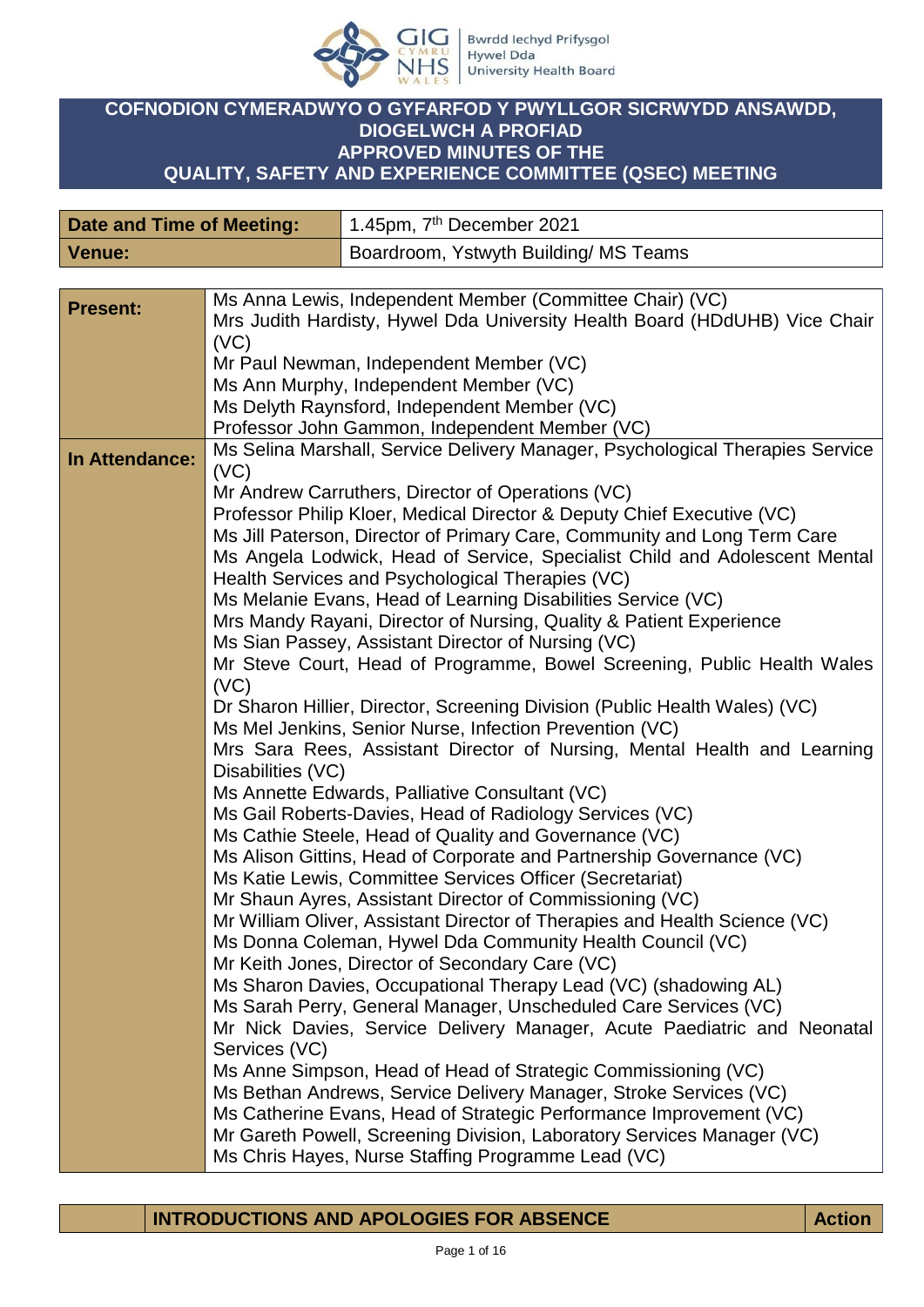| <b>QSEC</b><br>(21)123 | The Chair, Ms Anna Lewis, welcomed all to the Quality, Safety & Experience<br>Committee (QSEC) meeting.                                                                                                                                                                                                                                                                                                                                |  |
|------------------------|----------------------------------------------------------------------------------------------------------------------------------------------------------------------------------------------------------------------------------------------------------------------------------------------------------------------------------------------------------------------------------------------------------------------------------------|--|
|                        | Apologies for absence were received from:<br>Ms Maria Battle, Chair, HDdUHB<br>Mrs Joanne Wilson, Board Secretary<br>Ms Alison Shakeshaft, Director of Therapies and Health Science<br>Mr Subhamay Gosh, Assistant Medical Director for Quality and Safety<br>Ms Louise O'Connor, Assistant Director (Legal and Patient Support)<br>Mrs Ros Jervis, Director of Public Health<br>Dr Barbara Wilson, Hywel Dda Community Health Council |  |

| <b>QSEC</b> | DECLARATIONS OF INTERESTS                |  |
|-------------|------------------------------------------|--|
| (21)124     | There were no declarations of interests. |  |

| <b>QSEC</b><br>(21)125 | MINUTES AND MATTERS ARISING FROM THE MEETING HELD ON 5th<br><b>OCTOBER 2021</b>                                                                                                                                                                                                                                                                                                                                                                                                                 |  |
|------------------------|-------------------------------------------------------------------------------------------------------------------------------------------------------------------------------------------------------------------------------------------------------------------------------------------------------------------------------------------------------------------------------------------------------------------------------------------------------------------------------------------------|--|
|                        | <b>RESOLVED</b> - that the minutes of the meeting held on 5 <sup>th</sup> October 2021 be<br>approved as an accurate record with the following clarification:                                                                                                                                                                                                                                                                                                                                   |  |
|                        | • QSEC (21)110 Strategic Log for Paediatric Risks: Ms Donna Coleman<br>clarified that Hywel Dda Community Health Council (CHC) has not been<br>directly involved in the development of a patient survey for 'Out of Hours'<br>or the 'Emergency Department'. Ms Coleman advised that the CHC has<br>developed surveys relating to GP access and the temporary relocation<br>of Paediatric Ambulatory care service from Withybush General Hospital<br>(WGH) to Glangwili General Hospital (GGH). |  |

| <b>QSEC</b> | TABLE OF ACTIONS FROM THE MEETING HELD ON 5th October 2021                                                                                                                                                                                                                                                                                                                                                                                                                                                                                                                                                                                                                                                                                                                                                                                                                                                                                                                                                                                                                                                                                                                                    |  |
|-------------|-----------------------------------------------------------------------------------------------------------------------------------------------------------------------------------------------------------------------------------------------------------------------------------------------------------------------------------------------------------------------------------------------------------------------------------------------------------------------------------------------------------------------------------------------------------------------------------------------------------------------------------------------------------------------------------------------------------------------------------------------------------------------------------------------------------------------------------------------------------------------------------------------------------------------------------------------------------------------------------------------------------------------------------------------------------------------------------------------------------------------------------------------------------------------------------------------|--|
| (21)126     | An update was provided on the Table of Actions from the meeting held on 5 <sup>th</sup><br>October 2021, with the following noted:                                                                                                                                                                                                                                                                                                                                                                                                                                                                                                                                                                                                                                                                                                                                                                                                                                                                                                                                                                                                                                                            |  |
|             | • QSEC (21)110 Strategic Log for Paediatric Risks: In response to the<br>Committee's request for further information regarding high cost maternity<br>claims within Paediatric services, Mr Paul Newman informed Members<br>that an overview of compensatory claims within the Health Board had<br>recently been reported to the Health Board's Sustainable Resources<br>Committee. Mr Newman suggested a thematic review be undertaken in<br>relation to the outstanding claims and shared with Members of QSEC to<br>highlight the investment that could be made from either avoiding or<br>reducing the number of claims. Members were informed that the Director<br>of Nursing, Quality & Patient Safety has liaised directly with the Assistant<br>Director of Legal Services (Patient Support and Experience) regarding<br>thematic learning that can be demonstrated to the Welsh Risk Pool, NHS<br>Wales Shared Services. Mrs Rayani acknowledged that improved<br>engagement with clinical staff at an earlier stage can potentially reduce<br>the risk of high value compensatory claims. Members noted that<br>compensatory claims made against the Health Board are paid directly |  |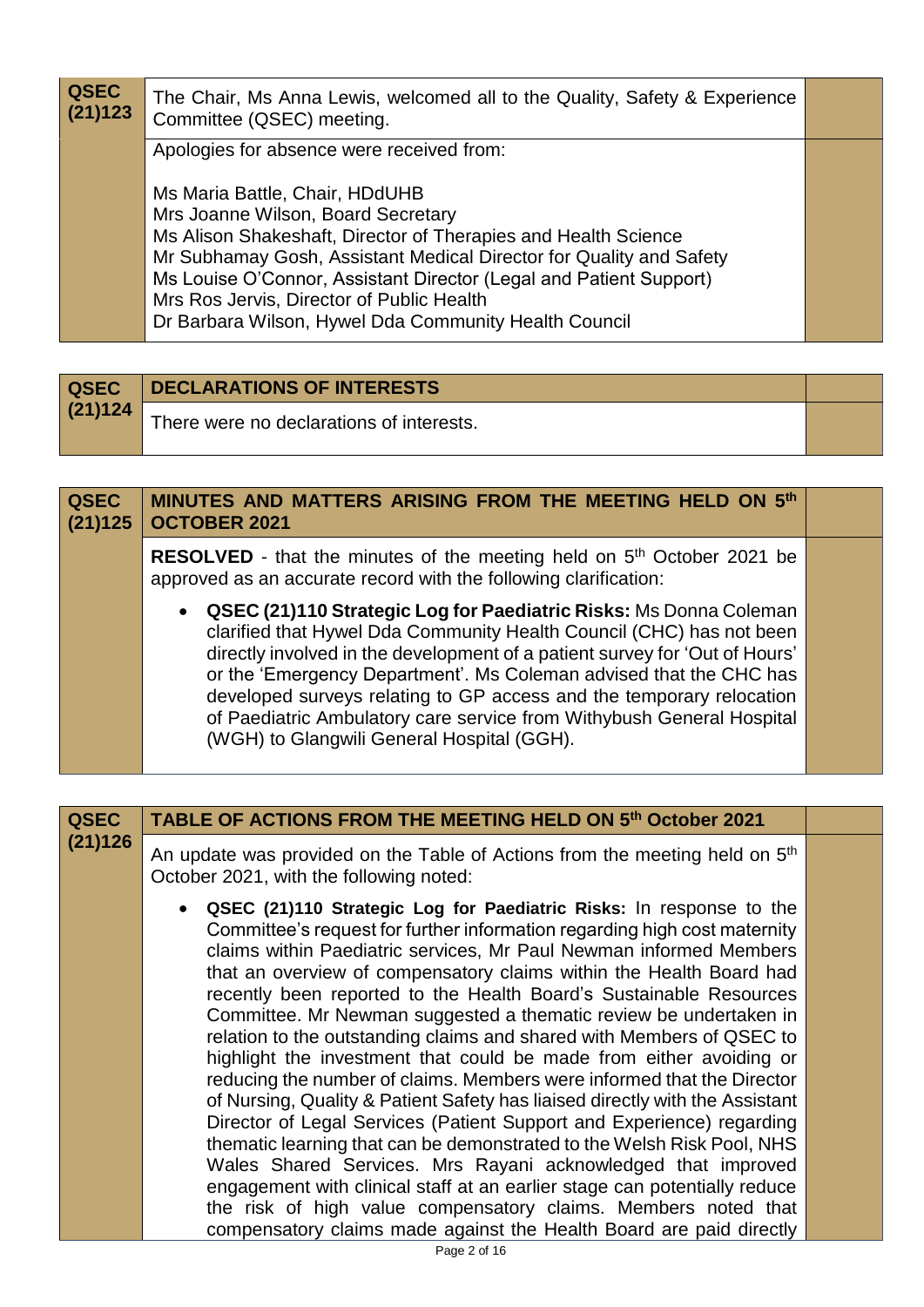from the Welsh Risk Pool as part of an NHS Wales Shared Services arrangement, other than for the initial £25k, although Mr Newman expressed concern that this process may result in a lack of ownership within services. Ms Cathie Steele confirmed that where the WRP do not receive an assurance through the process involved, the whole cost of the claim falls back on the Health Board, and suggested that a thematic review of high cost claims could be reported to the Health Board's Listening and Learning Sub-Committee. Ms Anna Lewis noted the benefits of undertaking the thematic review and suggested a further discussion with Mrs Mandy Rayani to agree the most appropriate governance pathway.

**MR**

| <b>QSEC</b> | <b>MATERNITY SERVICES PATIENT STORY</b>                                                                                                                                                                                                                                                                     |  |
|-------------|-------------------------------------------------------------------------------------------------------------------------------------------------------------------------------------------------------------------------------------------------------------------------------------------------------------|--|
| (21)127     | The Committee was informed that the Maternity Services Patient Story had<br>necessarily been deferred to the QSEC meeting scheduled for 8th February<br>2022 due to unforeseen circumstances.                                                                                                               |  |
|             | The Committee conveyed their thanks to Ms Julie Jenkins, Head of Midwifery<br>Services, for all her hard work, commitment and leadership to the Health Board<br>and Maternity Services ahead of her planned retirement in the New Year.                                                                     |  |
|             | Mrs Rayani informed Members that an appointment has been made to the Head<br>of Midwifery (HoM) post in light of Ms Jenkins planned retirement, with it<br>anticipated that the new HoM should be in post to present the patient story to<br>the next QSEC meeting and share some of the learning involved. |  |

**QSEC (21)128 UPDATE: RISK 1032 MENTAL HEALTH AND LEARNING DISABILITIES (MHLD) WAITING LISTS** The Committee received an update on waiting lists and timely access to services within MHLD Services. Mr Andrew Carruthers thanked Members for the opportunity to provide an update on the waiting lists within MHLD following a request to provide assurance on the associated risks. Mrs Sara Rees informed Members that in line with other Health Boards across Wales, Hywel Dda University Health Board (HDdUHB) has witnessed a significant increase in the number of referrals and acuity of MH cases since the COVID-19 pandemic, which has placed significant pressure on the service. Mrs Rees provided an overview of the Integrated Psychological Therapies Service (IPTS) pathway and the range of interventions and treatment packages that are delivered which create challenges in forecasting an accurate timeframe for waiting list management. Whilst it is not currently possible to provide a trajectory on waiting list reduction, Mrs Rees assured Members that the service is working hard to address these with a number of groups established to provide a focus on strategic planning and effective communication with patients. Ms Selina Marshall advised Members that a capacity modelling exercise is underway within the IPTS and Local Primary Mental Health Services and echoed the challenges raised by Mrs Rees in providing data on time frames due to individualised treatment packages and the availability of suitable care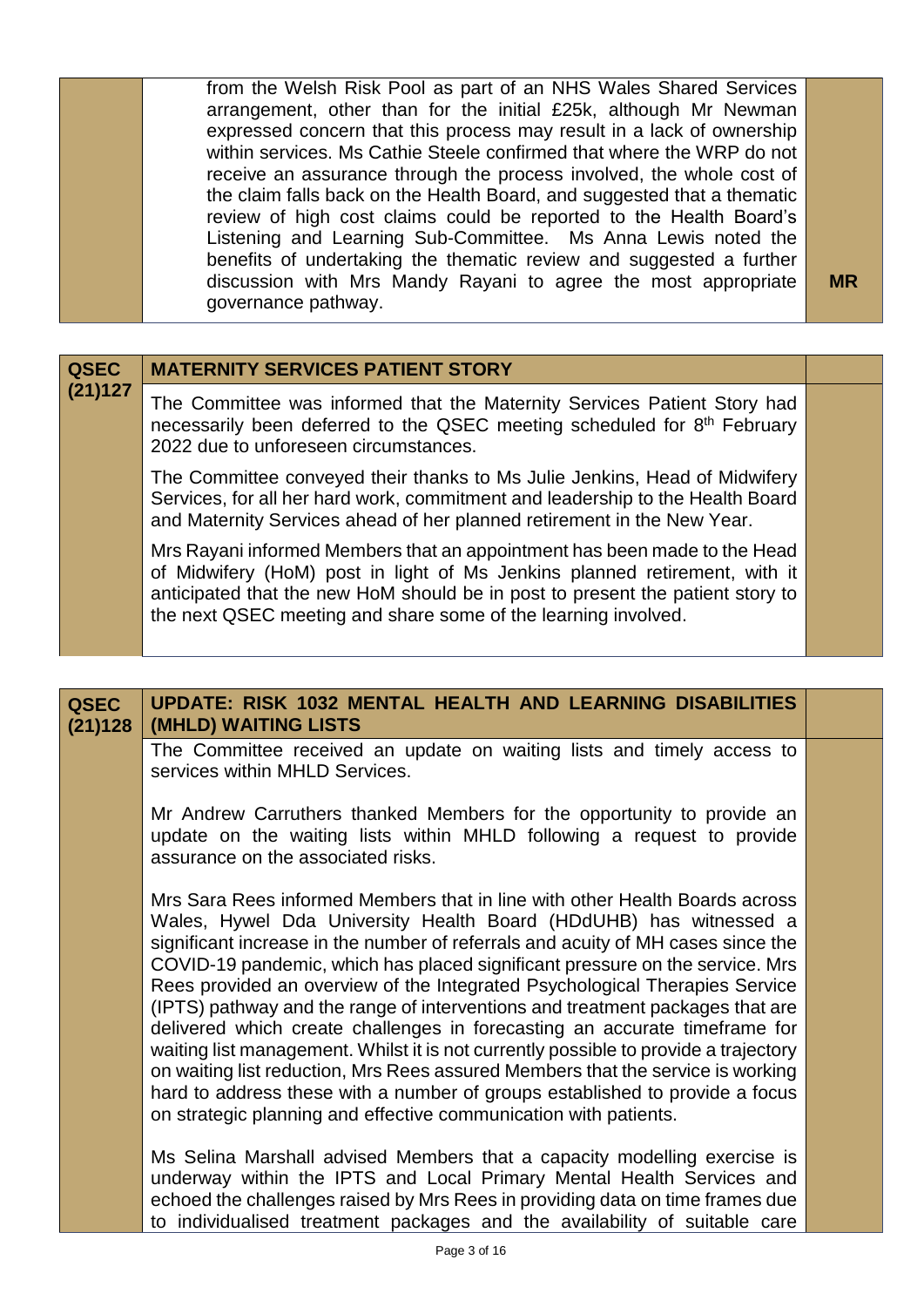settings. Ms Marshall provided further context and explained that Dialectical Behaviour Therapy (DBT) practitioners for instance, are restricted to delivering up to four appointments a week due to the intense and complex nature of the sessions. Ms Marshall assured Members of the robust supervision arrangements in place to support the practitioner which is of the utmost importance for the staff members' wellbeing and providing a sustainable service. Ms Marshall explained that the introduction of DBT group therapy sessions are being explored as an option which will further improve access to support services if appropriate and mutually agreeable with the patient.

Members noted that practitioners within the IPTS deliver a range of intervention and support treatments which is useful in providing tailored support for patients, however this makes the task of providing timeframes for access to services for new patients challenging. Members were informed of actions undertaken to maximise capacity including validation of waiting lists, review of Did Not Attend (DNA) and Could Not Attend (CNA) rates to maximise clinical time, and the implementation of the Welsh Patient Access Scheme (WPAS) within the MHLD Directorate which will improve data systems and monitoring and allow for capacity and demand modelling. Mrs Rees explained that the MHLD Directorate has agreed to fund two posts to work with Informatics to accelerate the implementation of the WPAS system.

Ms Marshall informed Members of the development of a 'Keep in Touch' Working Group to develop and monitor effective communication with patients who have been referred to the service. The group are currently monitoring nonattendance frequencies and engaging with clients to encourage communication with services in order to minimise wasted sessions. Ms Marshall also informed Members of the focused work underway to recruit into vacant posts within the service.

Ms Angela Lodwick provided an overview of the Autism Spectrum Disorder (ASD) service and highlighted the complexities of the Children's Neurodevelopment service and the demand for diagnostic assessment for autism in adults. Ms Lodwick provided an overview of the diagnostic assessment process which comprises 15-20 hours of patient assessment undertaken by three professionals including a clinical psychologist, with the assessment carried out in accordance with the National Institute for Health and Care Excellence guidelines.

Members noted that the previous five years has seen an increase in demand for diagnostic assessments for Autism in adults and Ms Lodwick advised of the national plans to improve provision on a wider scale. Welsh Government (WG) has initiated a national review of neurodevelopmental services, with the outcome report due for release in March 2022 which should include recommendations to address the current challenges.

Members were provided with the responsive actions taken by the service to address the increase in referrals to the service such as the recruitment of additional staff on a fixed term basis. A Service Delivery Manager has also been appointed to map out capacity and demand within the service. Ms Lodwick also informed Members of the collaborative working undertaken with schools across the region to introduce early intervention and assessments in line with the Nurturing, Empowering, Safe and Trusted (NEST) Framework which aims to ensure a whole system approach to developing support services.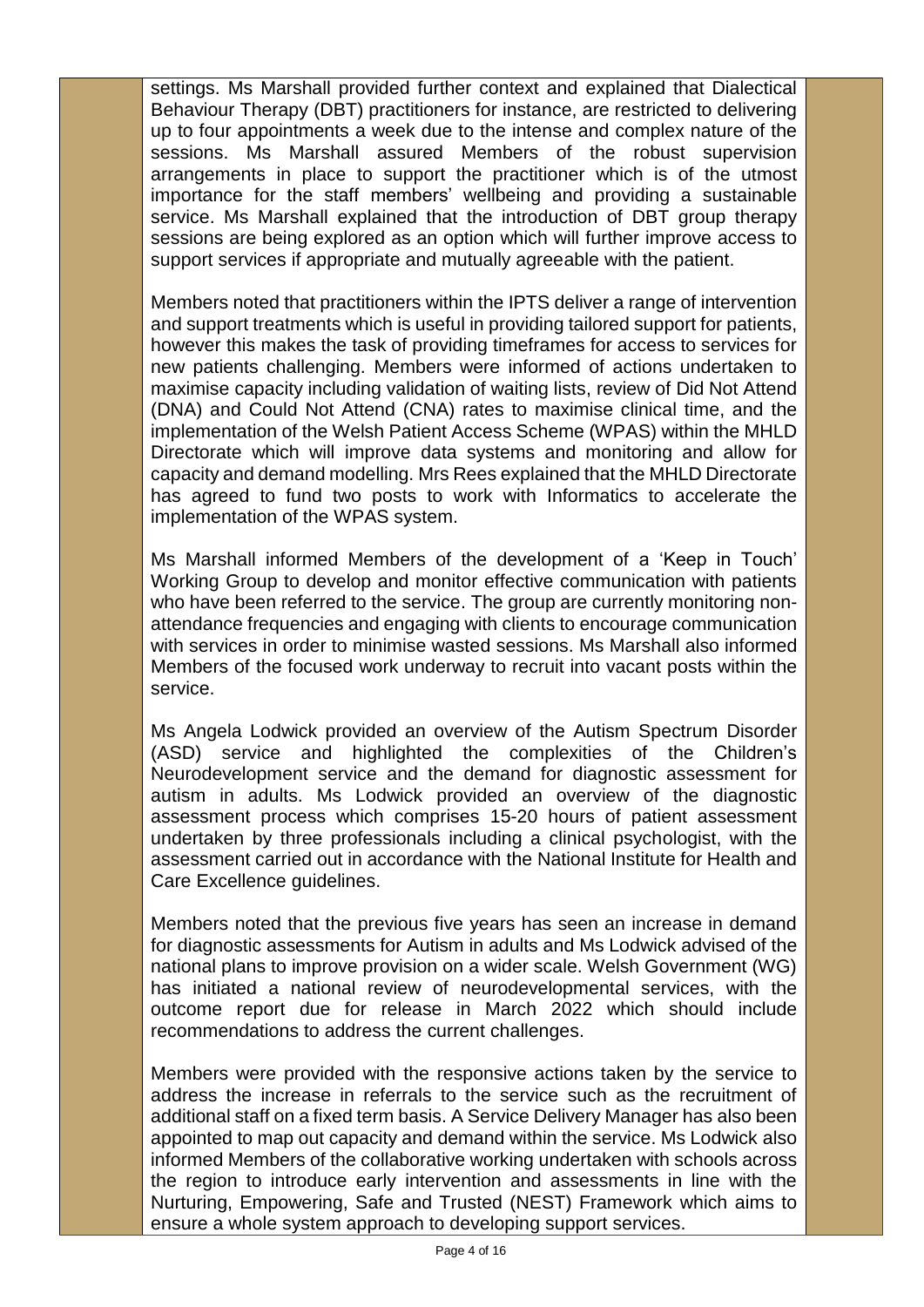Ms Lodwick informed Members of ongoing communication with those who are waiting for an assessment with 'Keep in Touch' letters, providing information on how to access online support services. Ms Lodwick also raised the importance of looking after the staff involved given its small size.

Members were also informed of plans to commission an external provider to support the ASD service provision to manage the waiting lists which will be further explored following the outcome of the WG review of the service in March 2022.

Ms Lodwick advised Members that the key areas of focus for the service are outlined within the Strategic Action Plan from WG, with Regional Partnership Boards required to report on progress. It was noted that a three Counties Steering Group has been formed to progress the implementation of the Code of Practice.

Mrs Rees informed Members of the revised governance arrangements within MHLD which will streamline the escalation process for the reporting of risks within the service, and advised of a pilot taking place on inpatient wards within MHLD utilising a QR Code to gather patient feedback. Dependent on its success, the pilot, will be expanded to the Community Mental Health Teams.

In response to a query from Professor Gammon on whether there is a timeline in place for the additional funding to recruit staff in light of the workforce challenges in providing the specialist services, Mrs Rees confirmed that the MHLD Directorate has committed additional resources for recruitment and that a number of fixed term posts have been secured. Mrs Rees updated Members on the development of a role re-design initiative in line with the MHLD Scheme of Delegation, with the aim of maximising the capacity of registered speciality professionals through the delegation of appropriate tasks. Terms of Reference are being developed with colleagues in the Workforce and Organisational Development department in this regard.

In response to a further query from Prof. Gammon on the anticipated timeline for the commissioning of the external services to undertake the ASD assessments in order to have a positive impact on waiting times, Ms Lodwick advised that the ASD Strategic Action Plan in March 2022 will provide further clarity on the development and commissioning of services for people with ASD. Ms Lodwick informed Members that regular communication takes place with WG and additional resources to support the service would be welcomed as an outcome of the review.

Mr Newman enquired whether previous roll out issues relating to the implementation of WPAS have now been resolved and Mrs Rees responded that following issues arising from the audit of Phase 1, the mapping process for Phase 2 has now been completed. Whilst there is no definitive timeframe for implementation of Phase 2, an effective Informatics Group is currently working on this.

Mrs Judith Hardisty welcomed the presentation and update from colleagues illustrating the complexities within the MHLD pathways. Mrs Hardisty highlighted the collaborative funding opportunities in conjunction with the Local Mental Health Partnership Board and in line with the NEST scheme. Mrs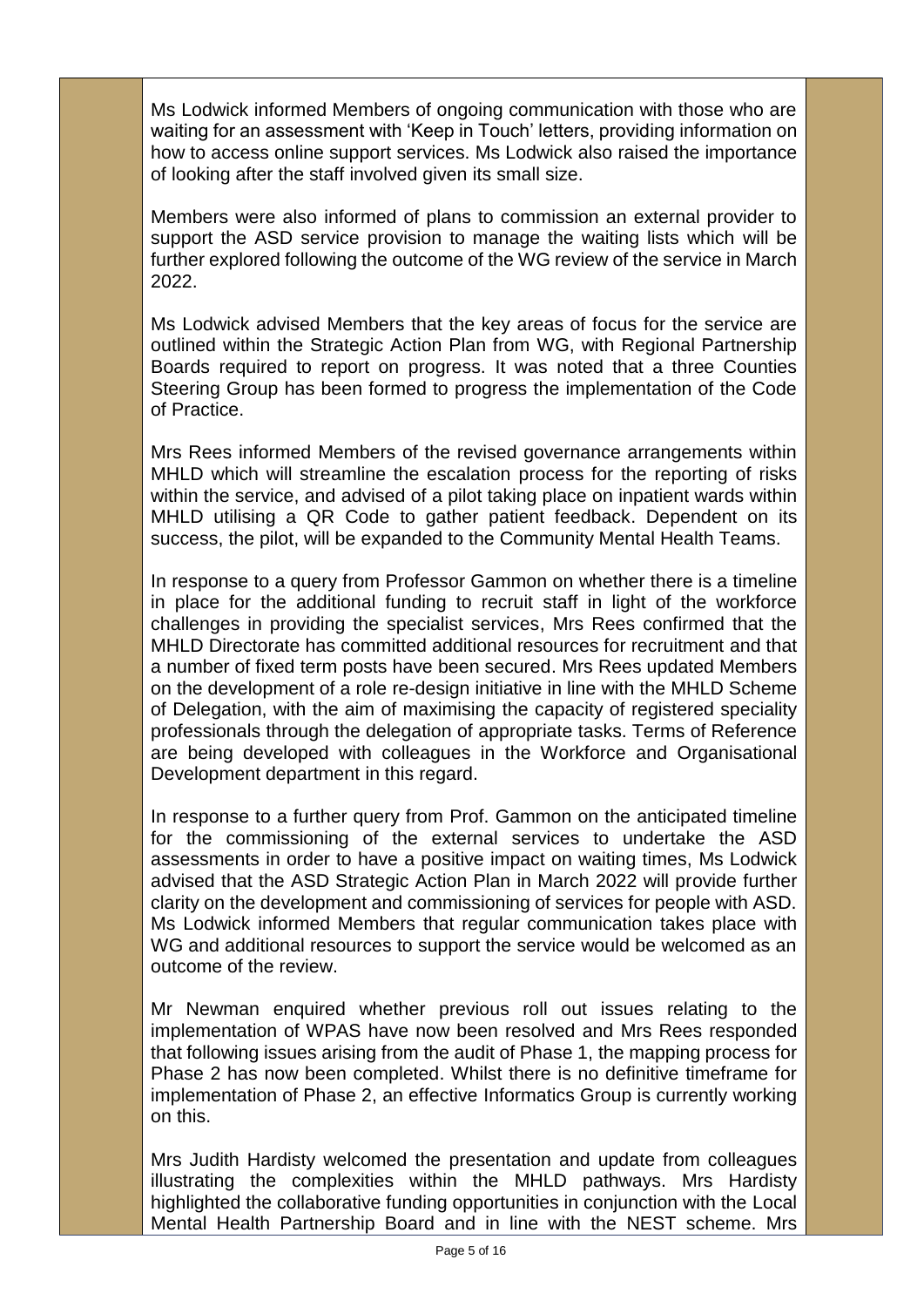|  | Hardisty raised a potential opportunity to link in with university education<br>providers to encourage a range of training programmes to enhance the<br>accessibility of qualifications and skill sets to encourage future workforce within<br>MHLD. In response, Mrs Rees advised that the Nurse Consultant within MHLD<br>is leading on discussions with education providers to encourage curriculum that<br>will complement future workforce within the service and added that the MHLD<br>Workforce Working Group are in discussion to secure Health Education and<br>Improvement Wales (HEIW) representation at their meetings which will be<br>helpful in workforce planning terms. Mr William Oliver added that HEIW's<br>development of Clinical Associate Psychologists may help to bridge a gap.<br>In response to Prof. Gammon's query regarding the timeframe for an anticipated<br>reduction in waiting lists, Mrs Rees explained that whilst the Directorate is not<br>yet in a position to provide a definitive timeframe to the Committee, the<br>implementation of WPAS will be instrumental in streamlining current data<br>systems which will help clarify the demand and capacity position for future<br>reporting, and provide the tool by which the waiting list can be managed.<br>It was agreed to discuss how the workforce and re-design initiatives raised<br>under this agenda item link with the People, Organisational Development and |              |
|--|----------------------------------------------------------------------------------------------------------------------------------------------------------------------------------------------------------------------------------------------------------------------------------------------------------------------------------------------------------------------------------------------------------------------------------------------------------------------------------------------------------------------------------------------------------------------------------------------------------------------------------------------------------------------------------------------------------------------------------------------------------------------------------------------------------------------------------------------------------------------------------------------------------------------------------------------------------------------------------------------------------------------------------------------------------------------------------------------------------------------------------------------------------------------------------------------------------------------------------------------------------------------------------------------------------------------------------------------------------------------------------------------------------------------------------------------------------------------|--------------|
|  | Culture Committee (PODCC) outside of the Committee meeting.                                                                                                                                                                                                                                                                                                                                                                                                                                                                                                                                                                                                                                                                                                                                                                                                                                                                                                                                                                                                                                                                                                                                                                                                                                                                                                                                                                                                          | <b>JG/LG</b> |
|  | The Committee RECEIVED LIMITED ASSURANCE from the mitigation and<br>actions in place to address the MHLD waiting list. While the implementation of the<br>WPAS Informatics System will improve the mechanisms for data reporting and<br>other measures are in place to mitigate current risks, the improvement trajectory<br>remains unclear and must be a priority for ongoing work.                                                                                                                                                                                                                                                                                                                                                                                                                                                                                                                                                                                                                                                                                                                                                                                                                                                                                                                                                                                                                                                                                |              |

| <b>QSEC</b> | <b>DEEP DIVE REPORT RADIOLOGY</b>                                                                                                                                                                                                                                                                                                                                                                                                                                                                                                                    |  |
|-------------|------------------------------------------------------------------------------------------------------------------------------------------------------------------------------------------------------------------------------------------------------------------------------------------------------------------------------------------------------------------------------------------------------------------------------------------------------------------------------------------------------------------------------------------------------|--|
| (21)129     | The Committee welcomed Ms Gail Roberts-Davies following her recent<br>appointment as Head of Radiology Services to present her Deep Dive Report,<br>highlighting the following:                                                                                                                                                                                                                                                                                                                                                                      |  |
|             | • Members were informed of 6 Radiologist vacancies and the reliance on<br>locum staff within HDdUHB as the national workforce and recruitment<br>challenges continue to put pressure on the service. Members were<br>assured that the service is working with the Health Board's Recruitment<br>Team to streamline the recruitment process and maximise opportunities<br>to recruit. Ms Roberts-Davies informed Members that a Computerised<br>Tomography (CT) Assistant role is also being considered to release<br>capacity for the radiographers. |  |
|             | Ms Roberts-Davies highlighted current demand and capacity challenges<br>and informed Members that Everlight, the outsourcing company that is<br>providing additional services for the Health Board's Radiology Service,<br>cannot currently meet the additional demand therefore the option of<br>commissioning a second provider is being explored.                                                                                                                                                                                                 |  |
|             | In response to a query from Mrs Hardisty on whether the future provision of<br>scanning equipment at Community Hospitals is feasible, Ms Roberts-Davies<br>acknowledged the benefits of bringing services closer to patients whilst<br>recognising the current workforce constraints. Ms Roberts-Davies assured                                                                                                                                                                                                                                      |  |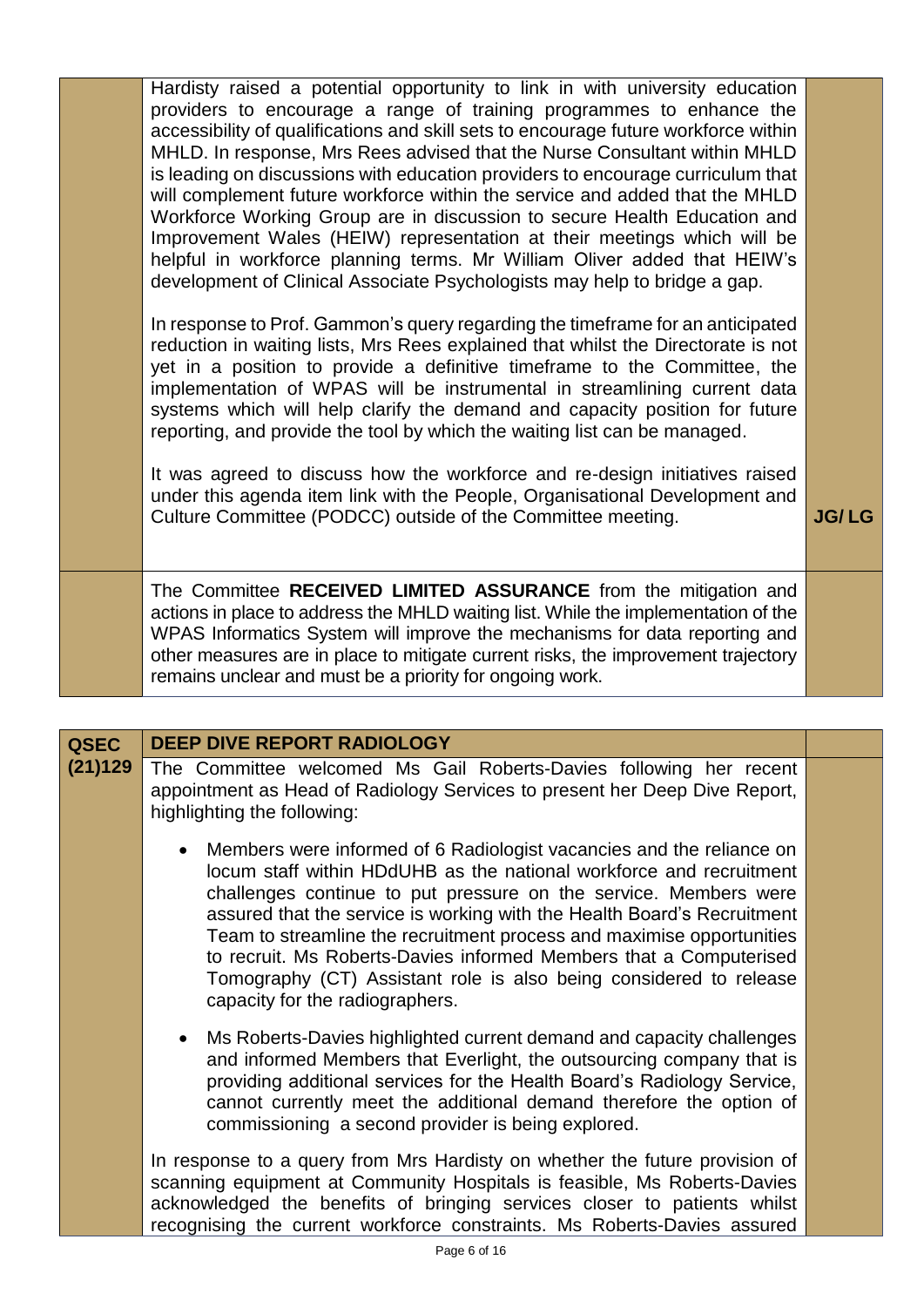|  | Members that options are continuously being explored to enhance provision<br>within the service. Members were informed of strategic discussions underway,<br>initiated by the Lead Sonographer at Prince Philip Hospital, Llanelli to provide<br>scanning services at Tenby Hospital if appropriate equipment and staffing<br>arrangements can be secured.                                                                                                                                                            |  |
|--|-----------------------------------------------------------------------------------------------------------------------------------------------------------------------------------------------------------------------------------------------------------------------------------------------------------------------------------------------------------------------------------------------------------------------------------------------------------------------------------------------------------------------|--|
|  | Ms Jill Paterson acknowledged the links in place to new models of service<br>delivery including Same Day Emergency Care (SDEC) and that rapid diagnosis<br>will be an important part of delivering services.                                                                                                                                                                                                                                                                                                          |  |
|  | Highlighting the unsuitable referrals that have been made to the service that are<br>referenced within the update report, Ms Paterson queried the process for<br>communicating this with Primary Care services to avoid repeated occurrences.<br>Ms Roberts-Davies explained that these are discussed directly with the referring<br>clinician and the respective team as part of the process involved.                                                                                                               |  |
|  | With reference to the number of vacancies within Radiology Services, Ms Delyth<br>Raynsford queried whether posts are advertised in the West Midlands,<br>particularly for posts in Bronglais General Hospital. Confirmation was received<br>that the Medical Recruitment team are working with individual services to focus<br>on specific recruitment opportunities. In addition, Ms Roberts-Davies noted the<br>significance of referencing progression opportunities in advertisements to<br>attract recruitment. |  |
|  | The Committee RECEIVED ASSURANCE from the Deep Dive Report for<br>Radiology Services and mitigation actions in place.                                                                                                                                                                                                                                                                                                                                                                                                 |  |

| <b>QSEC</b> | DEEP DIVE REPORT- EPILEPSY AND NEUROLOGY                                                                                                                                                                                                                                                                                                                                                                                                             |    |
|-------------|------------------------------------------------------------------------------------------------------------------------------------------------------------------------------------------------------------------------------------------------------------------------------------------------------------------------------------------------------------------------------------------------------------------------------------------------------|----|
| (21)130     | The Committee received a verbal update on Learning Disabilities Epilepsy and<br>Neurology Services. Mr Andrew Carruthers informed members that Professor<br>Rohit Shankar has been engaged to support an assessment of the current<br>service provision and help to inform the further development of the local service<br>in line with national standards. It is anticipated that the outcome of the<br>assessment will be available in March 2022. |    |
|             | Ms Melanie Evans updated Members on the positive collaborative working that<br>has been undertaken as part of A Regional Collaboration for Health (ARCH)<br>which is a unique collaboration between three strategic partners: Swansea Bay<br>University Health Board, HDdUHB and Swansea University, which is enhancing<br>access to services within Neurology Service.                                                                              |    |
|             | The Committee agreed that in light of the externally supported assessment and<br>subsequent improvement plan, the Neurology and Epilepsy in LD services<br>Deep Dive report will be available in March 2022, and will be included on the<br>QSEC agenda for the meeting scheduled for April 2022.                                                                                                                                                    | KL |
|             | The Committee <b>NOTED</b> the verbal update from the Neurology and Epilepsy<br>Service.                                                                                                                                                                                                                                                                                                                                                             |    |

## **COMMISSIONING FOR QUALITY OUTCOMES**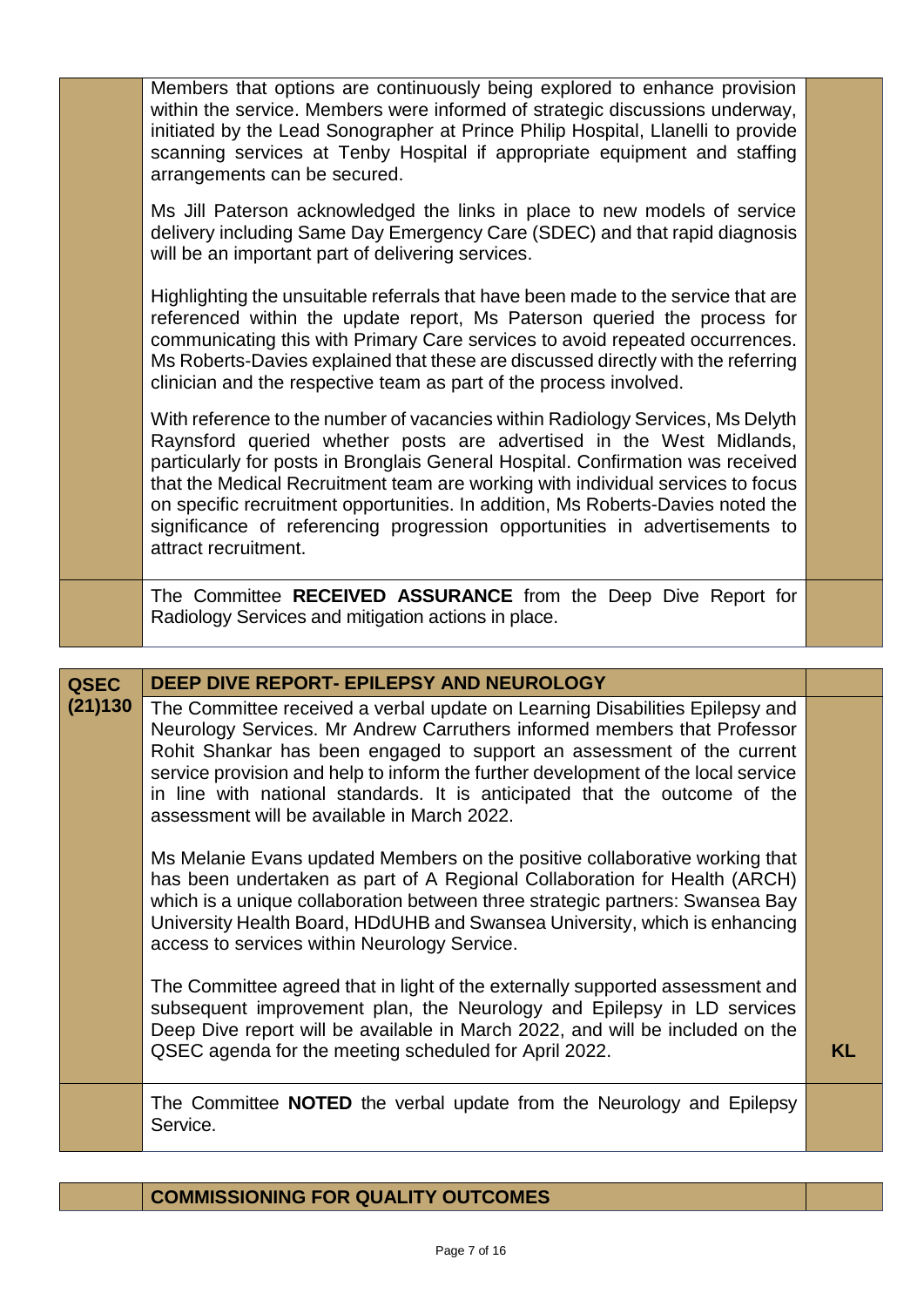| <b>QSEC</b><br>(21)131 | The Committee received the Commissioning for Quality Outcomes report and<br>noted the increase in waiting times for services from other Health Boards within<br>Wales and the ongoing work to mitigate the impact on the population. Mr Shaun<br>Ayres shared the Metrics with Members highlighting areas with significant<br>waiting times, advising that where possible alternative pathways are being<br>considered.                                                                                                                                  |  |
|------------------------|----------------------------------------------------------------------------------------------------------------------------------------------------------------------------------------------------------------------------------------------------------------------------------------------------------------------------------------------------------------------------------------------------------------------------------------------------------------------------------------------------------------------------------------------------------|--|
|                        | Mr Ayres drew Members attention to Clinical Immunology & Allergy which has<br>the greatest number of patients waiting over 36 weeks and confirmed that<br>alternative pathways have been explored. An NHS Trust in North Bristol has<br>now confirmed capacity to provide a long term service agreement with<br>HDdUHB. Mr Ayres acknowledged the additional travel this would mean for the<br>HDdUHB population, however this additional access to the service is welcome<br>in light of the extended waiting list and the lack of alternative options. |  |
|                        | Mr Ayres informed Members of the changes in terms of quality monitoring of<br>Long Term Agreements (LTA) through review meetings and the updated<br>contract arrangements for LTA capturing and addressing areas of concern in<br>terms of quality.                                                                                                                                                                                                                                                                                                      |  |
|                        | Members noted that patient experience feedback is gathered via the utilisation<br>of the Patient Reporting Experience Measures (PREMs) questionnaires.                                                                                                                                                                                                                                                                                                                                                                                                   |  |
|                        | The Committee requested assurance that HDdUHB's population is not being<br>affected in terms of access to services due to their post code. Mr Ayres assured<br>Members that all decisions are made in terms of clinical priority.                                                                                                                                                                                                                                                                                                                        |  |
|                        | Mr Newman queried whether the patient experience reporting metrics that are<br>detailed within the report would be developed further. In response, Mr Ayres<br>advised that metrics have been developed as part of the Regional<br>Commissioning Group and added that the intention is to evaluate the patient<br>experience from HDdUHB patients through the utilisation of the PREMs and<br>PROMs (Patient Experience Outcome Measures) which will initially report back<br>internally.                                                                |  |
|                        | Following discussion on how to influence and leverage the expectations of<br>quality services for HDdUHB residents, Mr Ayres advised of the proactive steps<br>underway to source additional capacity from within neighbouring Health Boards<br>in order to support access to appropriate services.                                                                                                                                                                                                                                                      |  |
|                        | The Committee RECEIVED ASSURANCE of the mitigating actions in place within<br>the Commissioning for Outcomes report.                                                                                                                                                                                                                                                                                                                                                                                                                                     |  |
|                        |                                                                                                                                                                                                                                                                                                                                                                                                                                                                                                                                                          |  |
| <b>QSEC</b>            | <b>UPDATE ON COVID-19 AND WINTER PLANNING RELATED ACTIVITY</b>                                                                                                                                                                                                                                                                                                                                                                                                                                                                                           |  |

| (21)132 The Committee received an update on COVID-19 and Winter Planning Related |
|----------------------------------------------------------------------------------|
| Activity and noted the progress of the roll out of the COVID-19 vaccinations.    |

Ms Passey highlighted the new guidance that has been introduced following a recommendation from the Joint Committee for Vaccinations and Immunisations due to the new COVID-19 variant, Omicron. All 16-17 year olds are now eligible to receive two doses of Pfizer BioNTech vaccine 8+ weeks apart, and all over 18 year olds are eligible for a booster vaccine 3 months+ after their 2nd dose.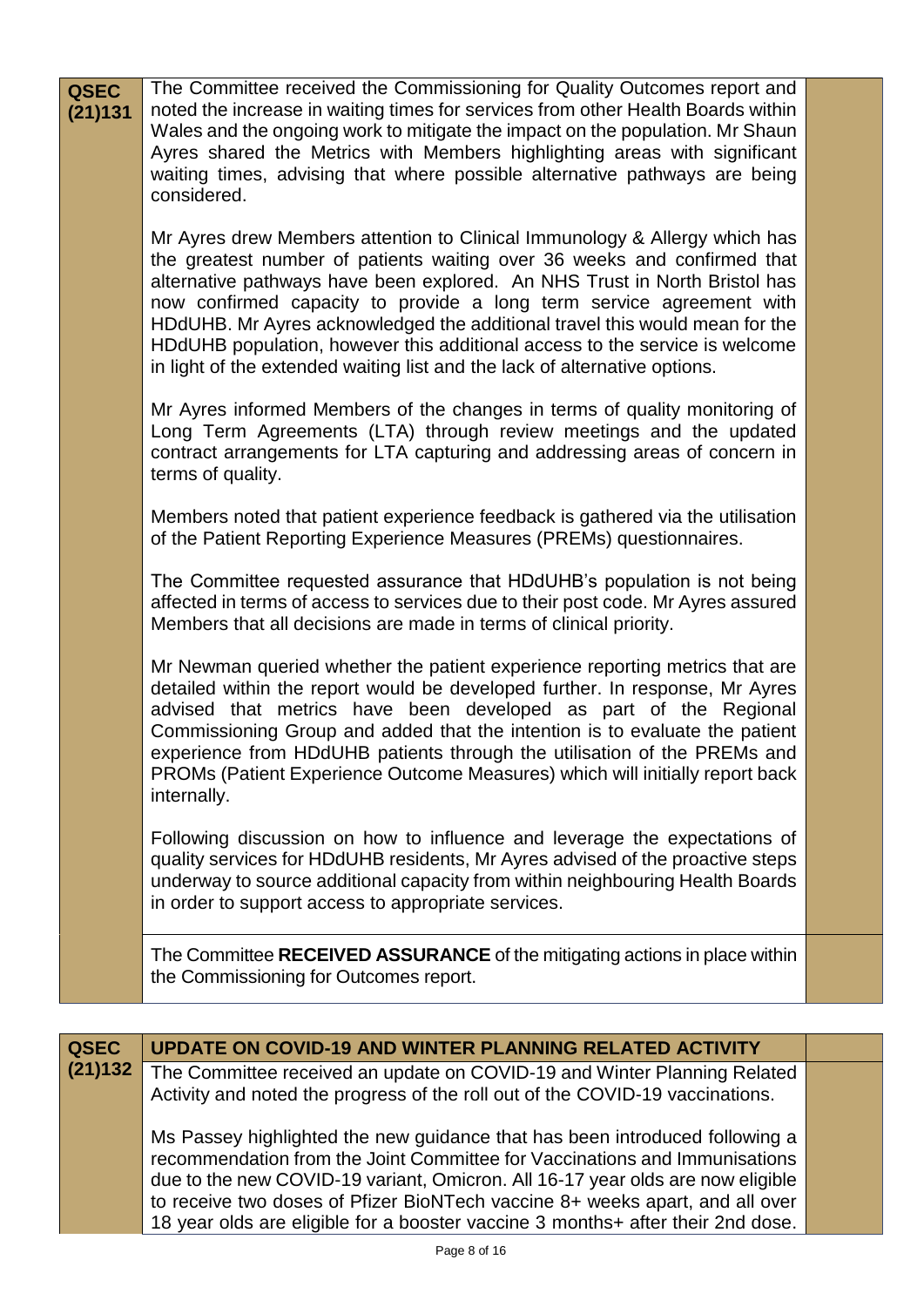There is a risk that HDdUHB, similar to the rest of Wales, will struggle to increase capacity sufficiently to quickly deliver the vaccine to newly eligible groups. However, Ms Passey provided assurance that strategic planning is underway to provide the delivery of the mass vaccination programme.

Members noted the ongoing operational challenges and Ms Passey reiterated the feedback expressed to Independent Members during operational service visits that staff are exhausted. However, Ms Passey assured the Committee of the governance structures and escalation processes in place to mitigate this.

Members also received an update on the revised Social Distancing guidance from WG and noted the challenges of maintaining compliance as wider lockdown restrictions are introduced as part of Risk 1016: The Risk of noncompliance with Regulations 16 of the Health Protection (Coronavirus Restrictions) (No.5) (Wales) Regulations 2020 (the "Coronavirus Regulations")

Members received feedback from Mr Carruthers from a Welsh Government meeting held earlier in the day in regard to the Omicron variant of COVID-19. Mr Carruthers advised of the main uncertainties raised at the meeting which are the extent to which the vaccine is effective against the Omicron strain, the impact of vaccine wane and booster take up. Once more data is available these concerns may resolve, although due to the high levels of community incidence leading to enforced isolation, an adverse impact on workforce capacity and capability could be anticipated. Given the Omicron strains ability to re-infect, Mr Carruthers advised of his concern regarding possible hospital reinfections as the learning continues to build around this strain. The Committee received assurance that tactical arrangements would be progressed to mitigate any impact.

Mrs Raynsford emphasised the importance of ensuring sufficient workforce capacity at the mass vaccination centres to accommodate the provision of additional booster vaccines and the accelerated deadlines that have been announced Mr Mark Drakeford, First Minister of Wales. Ms Paterson confirmed that expressions of interest have been sought from GP colleagues to support the mass vaccination programme during evenings and weekends, in order to ensure that routine access to primary care services is not compromised.

The Committee **NOTED** the information provided as part of the COVID-19 and Winter related activity update and were **ASSURED** of the continued mitigating actions taking place to reduce the risk.

## **QSEC (21)133 PAEDIATRIC SERVICES**

The Committee received an update on Paediatric Services including Welsh Ambulance Trust Service (WAST) activity within Paediatric Services from Mr Nick Davies, noting the positive utilisation of 'Lightfoot' data to track patients in more depth and to establish where referrals are emanating from. Members were informed that clinical coded data has been broken down for the Dedicated Ambulance Vehicle (DAV) that has been established to ensure access to rapid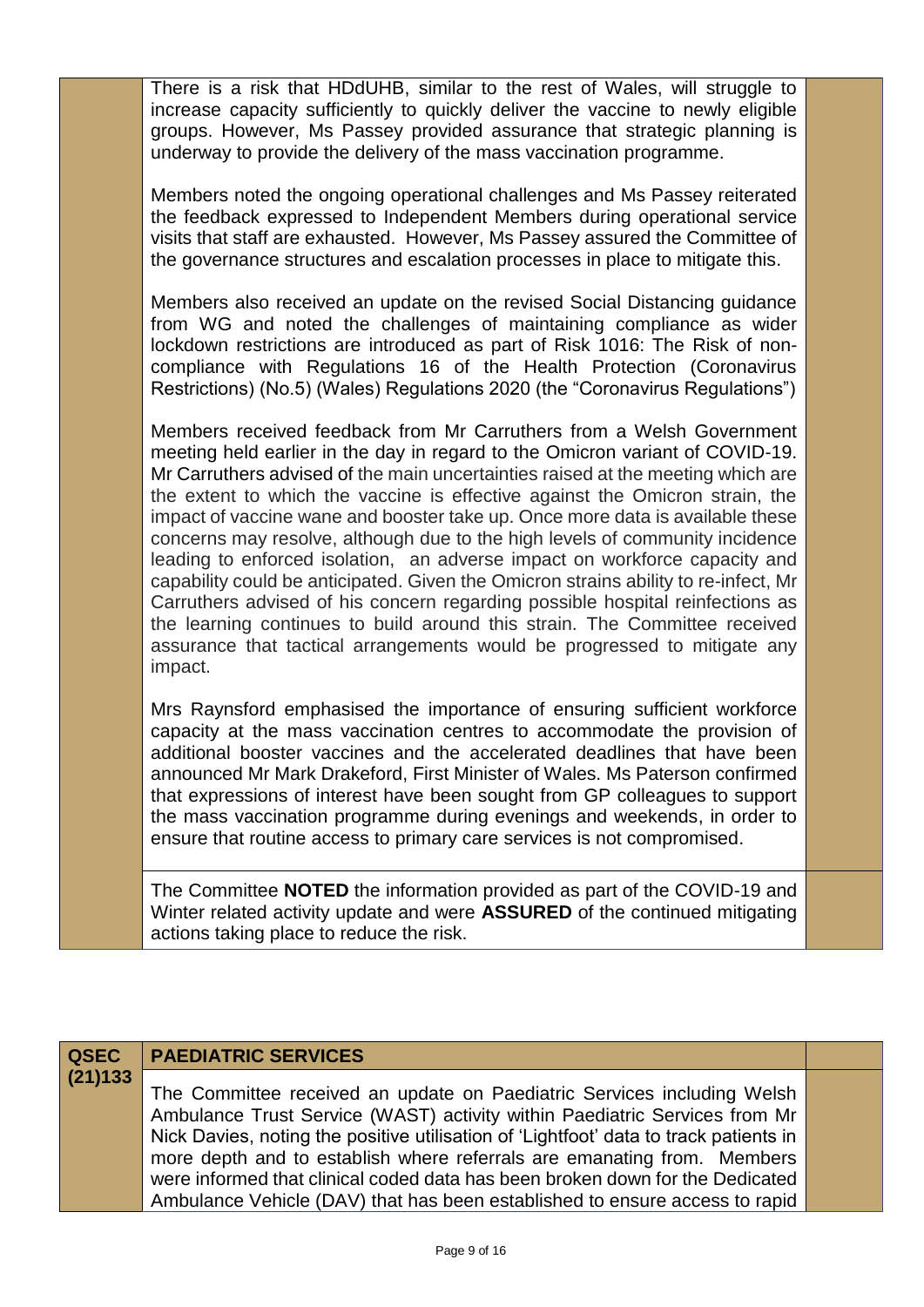transfer from WGH to GGH, and WAST information regarding 999 community calls and intra-hospital transfers.

Members noted the ongoing temporary relocation of the Paediatric Ambulatory Care Unit (PACU) and the transfer of specialist staff to Glangwili General Hospital (GGH) Carmarthen as part of the COVID-19 response provision in Withybush General Hospital (WGH). Mr Davies advised that a number of processes have been established to receive and collate patient feedback including ward-based interviews with patient experience apprentices, in addition to ongoing social media scrutiny.

Professor Philip Kloer acknowledged the concerns raised by members of the public in regard to the relocation of PACU from WGH to GGH and noted the significant increase in demand on the service as a result of the temporary arrangements. Prof. Kloer informed Members of operational challenges within the Paediatrics pathway at GGH however emphasised that due to the COVID-19 response, this continuation of the temporary arrangement remains necessary.

In response to a query from Mrs Hardisty regarding the nature of the concerns that have been raised through patient feedback, Prof. Kloer relayed the helpful feedback that has been received from the CHC and the variety of comments via social media, and confirmed that all opportunities are taken to engage with the families involved regarding their experience in order to learn from these and to improve and inform the patient pathway.

The Committee received assurance from the proactive engagement with the public in terms of receiving feedback and noted that all learning from the process would be taken forward.

The Committee **RECEIVED ASSURANCE** by the content of the Update Report from Paediatric Services.

## **QSEC NATIONAL SCREENING PROGRAMMES**

**(21)134** Dr Sharon Hillier, Director of Screening Division, Public Health Wales (PHW) provided a presentation on the National Screening Programmes in Wales. Dr Hillier informed Members that the national screening programme reinstated during Summer 2020 followed a pause in adult screening due to the COVID-19 pandemic. Whilst the recovery of a number of screening programmes including breast screening had been delayed due to the safe pathways on capacity and limitations on venues, the team is working hard to address the issues involved. Members were also informed that the bowel screening programme is being reinstated.

> Mr Paul Newman queried in regard to the increase in diagnoses through the screening programmes, whether PHW is working with cancer treatment centres to increase treatment provision. Dr Hillier confirmed this is the case adding that those presenting earlier with symptoms should require less impactful treatment.

> Members expressed thanks to Dr Hillier for the helpful presentation which provides a road map for restoring services following the COVID-19 pandemic and for reinstating the screening services in Wales.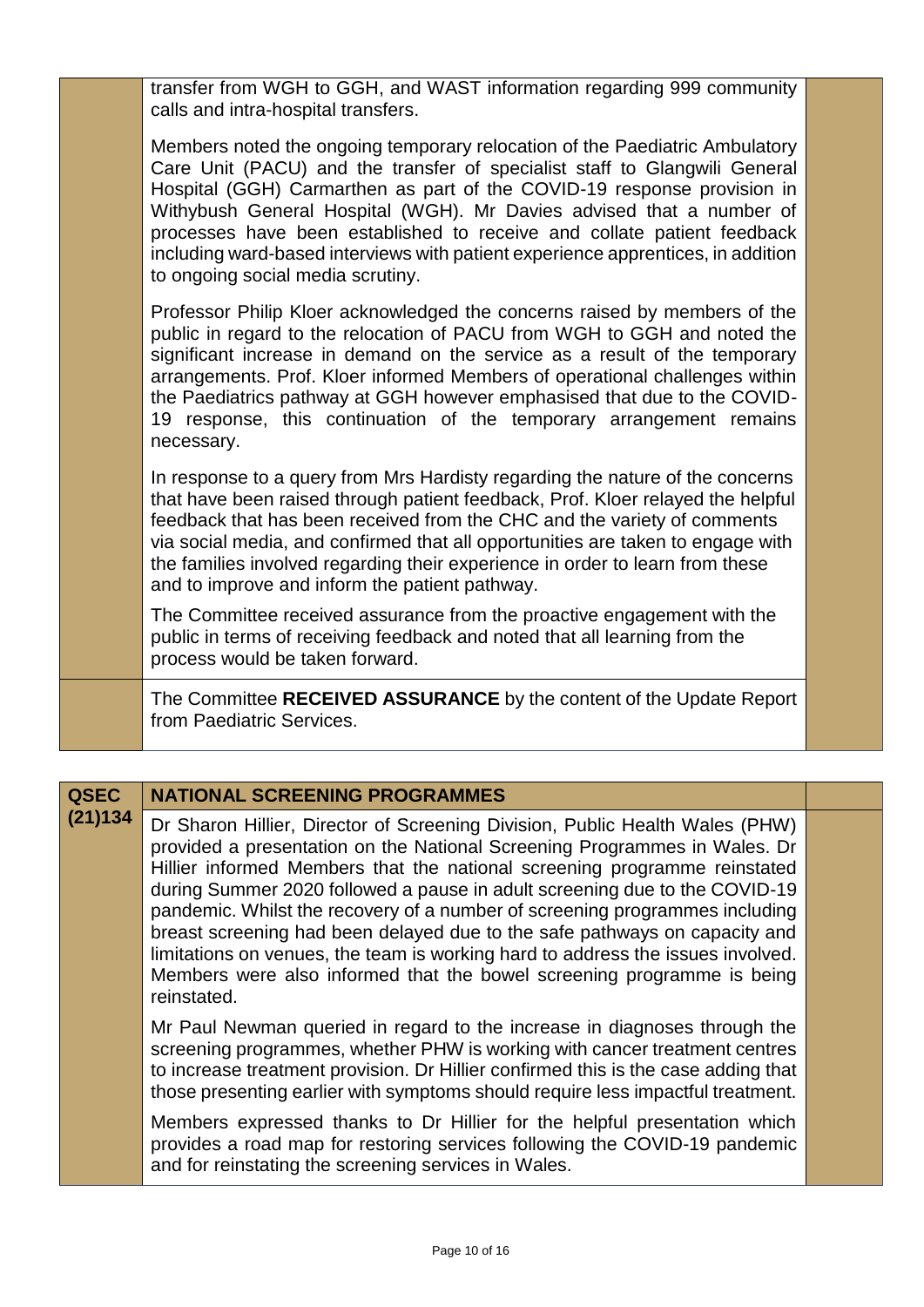The Committee **NOTED** the presentation provided in regard to the National Screening Programmes in Wales.

| <b>QSEC</b><br>(21)135 | <b>UPDATE ON THE PROGRESS OF THE RECOMMENDATIONS CONTAINED</b><br>WITHIN THE NATIONAL AUDIT OF CARE AT THE END OF LIFE (NACEL)<br><b>REPORT</b>                                                                                                                                                                                                                                                                                                                                                       |  |
|------------------------|-------------------------------------------------------------------------------------------------------------------------------------------------------------------------------------------------------------------------------------------------------------------------------------------------------------------------------------------------------------------------------------------------------------------------------------------------------------------------------------------------------|--|
|                        | The Committee received an update on the progress of the recommendations<br>contained within the NACEL report and the implementation of the Palliative and<br>End of Life Care Strategy (PEOLC).                                                                                                                                                                                                                                                                                                       |  |
|                        | Dr Annette Edwards summarised the findings of the audit that Hospitals and<br>Trusts had been requested to contribute towards. These national findings have<br>been divided into key themes relating to palliative care services. Members noted<br>that HDdUHB scored lower than the national average and Dr Edwards advised<br>of the key areas for improvement including individualised end of life care<br>planning and discussions with patients to discuss the possibility of imminent<br>death. |  |
|                        | Mrs Rayani conveyed her thanks to Dr Edwards and the team involved for<br>taking forward the recommendations within the report and welcomed the<br>strategic work underway to address the findings of the national audit in light of<br>the workforce and resource challenges.                                                                                                                                                                                                                        |  |
|                        | The Committee RECEIVED ASSURANCE that the implementation of the<br>Palliative and End of Life Care Strategy is addressing the recommendations<br>contained with the NACEL Audit Report.                                                                                                                                                                                                                                                                                                               |  |

| <b>QSEC</b> | <b>STROKE SERVICES NURSE STAFFING REQUIREMENTS</b>                                                                                                                                                                                                                                                                                                                                                                                                                                                            |           |
|-------------|---------------------------------------------------------------------------------------------------------------------------------------------------------------------------------------------------------------------------------------------------------------------------------------------------------------------------------------------------------------------------------------------------------------------------------------------------------------------------------------------------------------|-----------|
| (21)136     | The Committee received an update on current guidelines for the nurse staffing<br>levels within Stroke Services, noting that a robust scrutiny process has taken<br>place with the replacement of a Registered Nurse (RN) with an Assistant<br>Practitioner on the roster agreed by the appropriate Professional Designated<br>Person. Members further noted that the deployment of RNs on wards is agreed<br>by the senior RN and is dependent on the capacity and demand required for a<br>particular shift. |           |
|             | The decision to replace one RN on the roster with an Assistant Practitioner will<br>mean that the Health Board is fundamentally non-compliant with the National<br>Stroke staffing standards. Mrs Rayani assured Members that the decision has<br>been agreed with colleagues in Stroke Services in light of current staffing<br>deficits.                                                                                                                                                                    |           |
|             | Members were informed that the employment of an Assistant Practitioner to<br>replace one RN will be reviewed by the Sentinel Stroke National Audit<br>Programme (SSNAP) data, with Mrs Rayani agreeing to circulate this data to<br>Members once available.                                                                                                                                                                                                                                                   | <b>MR</b> |
|             | The Committee RECEIVED ASSURANCE that the nurse staffing levels that are<br>in place have undertaken a robust challenge and scrutiny process and<br>approved by the Designated Person as professionally appropriate.                                                                                                                                                                                                                                                                                          |           |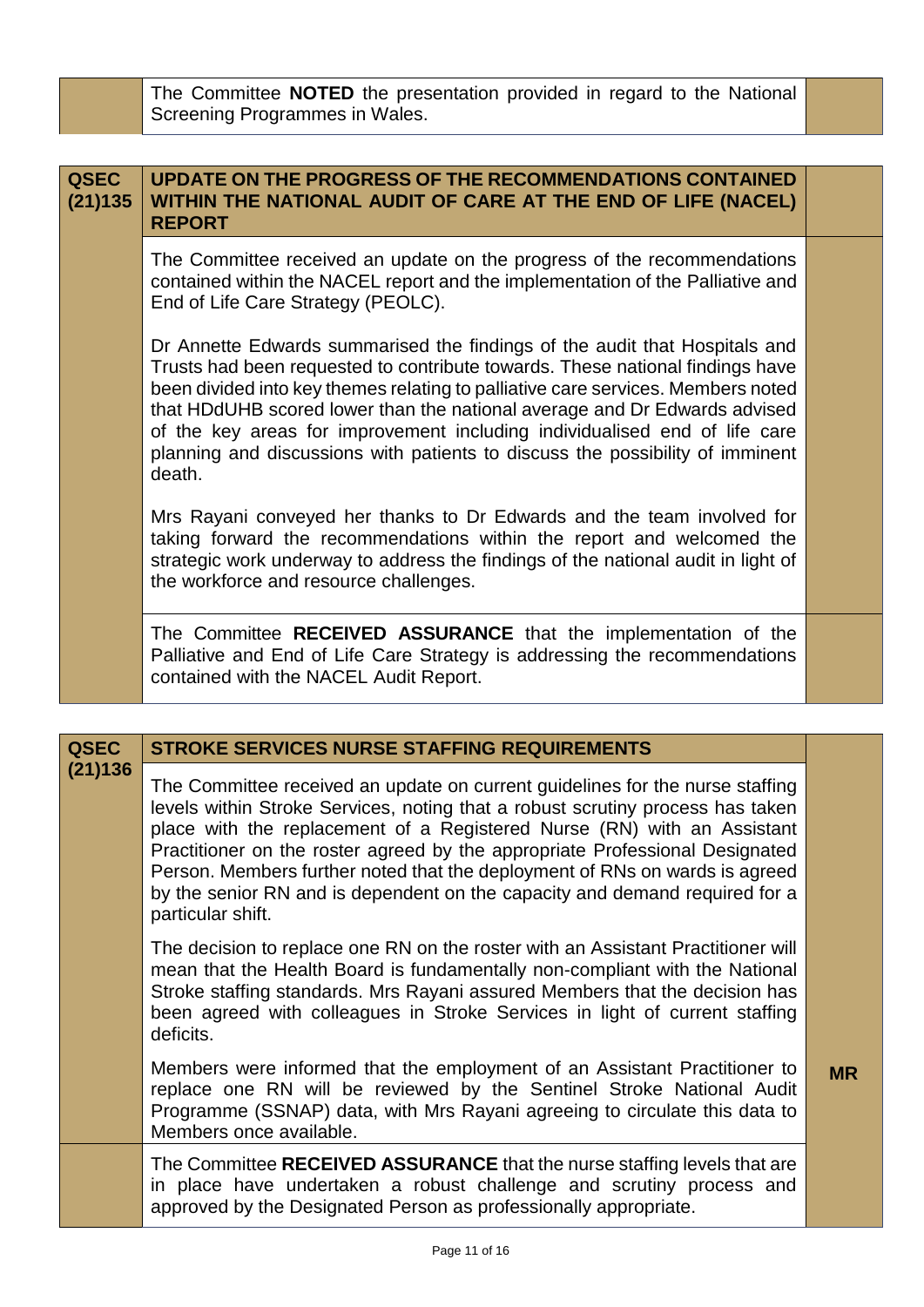| QSEC<br>(21)137 | <b>PROGRESS REPORT TO SWANSEA BAY UNIVERSITY HEALTH BOARD</b><br>(SBUHB) OF THE REVIEW OF CARDIAC SERVICES IMPROVEMENT<br>PLAN- GETTING IT RIGHT FIRST TIME (GIRFT) |  |
|-----------------|---------------------------------------------------------------------------------------------------------------------------------------------------------------------|--|
|                 | The Committee received the Progress Report to SBUHB of the Review of<br>Cardiac Services Improvement Plan by GIRFT, with no comments received<br>from Members.      |  |
|                 | The Committee NOTED the progress report to SBUHB of the review of Cardiac<br>Services and RECEIVED ASSURANCE by the improvement plan.                               |  |

| <b>QSEC</b> | <b>QUALITY MANAGEMENT SYSTEM (QMS) APPROACH</b>                                                                                                                                                                                                                                                                                                                                                                                                                                                                                                                                                                 |  |
|-------------|-----------------------------------------------------------------------------------------------------------------------------------------------------------------------------------------------------------------------------------------------------------------------------------------------------------------------------------------------------------------------------------------------------------------------------------------------------------------------------------------------------------------------------------------------------------------------------------------------------------------|--|
| (21)138     | The Committee received an update on the development of the QMS<br>Framework, HDdUHB's principal structure for providing quality services to the<br>population. Members noted that the channel for delivering the QMS will be the<br>Improving Together framework which aims to empower staff to strive for<br>continuous improvement within services.                                                                                                                                                                                                                                                           |  |
|             | Members received an overview of the strategic framework which comprises four<br>components and noted that the Improving Together framework will align to the<br>Health Board's strategic objectives and enable the delivery of the overarching<br>Quality Assurance Management system. Ms Passey informed Members of the<br>services that have come forward to engage and co-design the Improving<br>Together strategy, including Woman and Children's services. It was noted that<br>the key priorities will be aligned with corporate objectives and produced through<br>an operational lens within services. |  |
|             | Ms Passey advised that updates would be presented to the Strategic Steering<br>Group, which will feed back on the progress of 'Improving Together'.                                                                                                                                                                                                                                                                                                                                                                                                                                                             |  |
|             | Ms Passey highlighted the next steps in the progression of the QMS, ensuring<br>it aligns with the 'Achieving Quality and Safety Improvement Strategy' to provide<br>regular reviews of the framework to reflect the development of the Health and<br>Social Care (Quality and Engagement) (Wales) Act.                                                                                                                                                                                                                                                                                                         |  |
|             | Ms Anna Lewis conveyed the Committee's thanks to Ms Passey, welcoming<br>the progress made and recognising the work undertaken to reach this stage in<br>the process.                                                                                                                                                                                                                                                                                                                                                                                                                                           |  |
|             | The Committee <b>NOTED</b> the progress of the overarching QMS Approach.                                                                                                                                                                                                                                                                                                                                                                                                                                                                                                                                        |  |

| <b>QSEC</b><br>(21)139 | <b>QUALITY AND SAFETY ASSURANCE REPORT</b>                                                                                                                                                                                                                                                                                                                                                                                                                                                                                                             |  |
|------------------------|--------------------------------------------------------------------------------------------------------------------------------------------------------------------------------------------------------------------------------------------------------------------------------------------------------------------------------------------------------------------------------------------------------------------------------------------------------------------------------------------------------------------------------------------------------|--|
|                        | The Committee received the Quality and Safety Assurance Report.                                                                                                                                                                                                                                                                                                                                                                                                                                                                                        |  |
|                        | Mrs Hardisty noted the success of the actions taken to improve pressure<br>damage at Dewi Ward, GGH and enquired whether the changes involved would<br>be implemented across other wards in light of the positive outcomes. Ms Passey<br>referred to the Health Board wide work underway to reduce pressure damage<br>on wards and improve staff reporting of these incidents. The Committee<br>received assurance that learning outcomes would be communicated to clinical<br>teams. Ms Passey informed Members of the development of Staff Champions |  |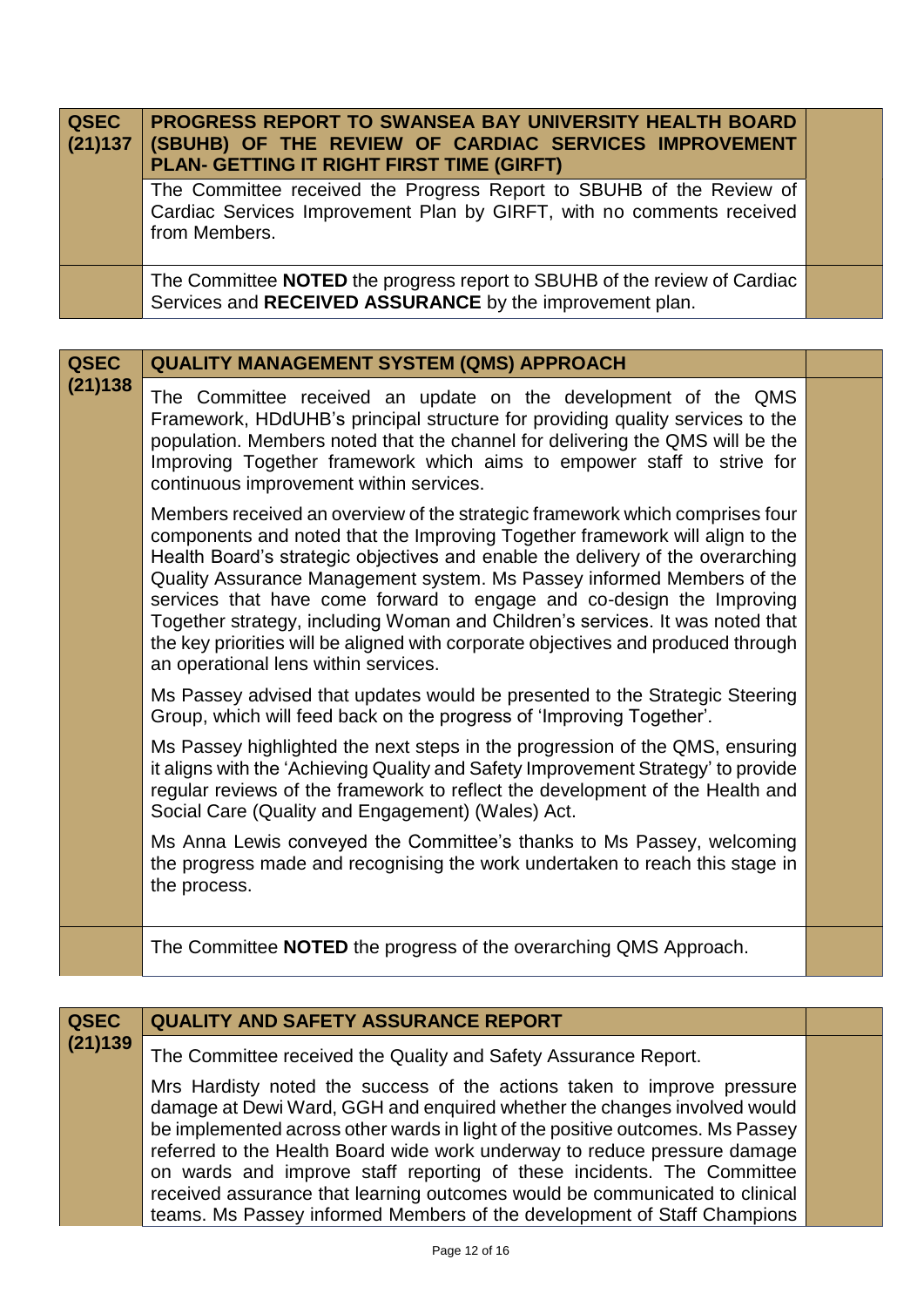in this area and advised that patient information leaflets have been helpful in raising awareness.

Mrs Rayani noted the data provided within the quality and safety report and reported on some improvement actions taking place to reduce inpatient falls, particularly for those extremely frail and elderly patients. Concerns were also noted at the number of patients admitted with pressure damage from within community services. Ms Steele confirmed that this links with the work being undertaken as part of the EQLiP programme supporting those in the community.

The Committee **RECEIVED ASSURANCE** on the processes in place to review and monitor patient safety and experience and also the improvement work being carried out which is outlined in the report.

| <b>QSEC</b> | <b>AUDIT WALES REVIEW OF QUALITY GOVERNANCE ARRANGEMENTS</b>                                                                                                                                                                                                                                                                                           |  |
|-------------|--------------------------------------------------------------------------------------------------------------------------------------------------------------------------------------------------------------------------------------------------------------------------------------------------------------------------------------------------------|--|
| (21)140     | Following a request made at a recent Audit & Risk Assurance Committee<br>(ARAC) meeting, Mrs Rayani presented the Wales Audit Office Review of<br>Quality Governance Arrangements within HDdUHB. For assurance, it was<br>noted that the outcome of the review has been shared with operational teams<br>to ensure the recommendations are progressed. |  |
|             | Mrs Rayani noted the positive practice currently in place that will be taken<br>forward and assured Members of the intention to progress the areas of<br>improvement within their remit.                                                                                                                                                               |  |
|             | Mr Newman requested an update on whether an interim milestone would be<br>developed as agreed by the Director of Operations, Director of Nursing, Quality<br>and Patient Experience and the Medical Director at ARAC. Mr Carruthers<br>confirmed that a meeting has been arranged for 09.12.2021 to discuss this.                                      |  |
|             | The Committee RECEIVED ASSURANCE of the progress to date in response<br>to the recommendations made by the Wales Audit Wales.                                                                                                                                                                                                                          |  |

| <b>QSEC</b> | <b>NURSING ASSURANCE ANNUAL AUDIT 2021</b>                                                                                                                                                                                                                                                                                                                                                                                                                                                                                                                                                                                      |  |
|-------------|---------------------------------------------------------------------------------------------------------------------------------------------------------------------------------------------------------------------------------------------------------------------------------------------------------------------------------------------------------------------------------------------------------------------------------------------------------------------------------------------------------------------------------------------------------------------------------------------------------------------------------|--|
| (21)141     | The Committee received the Nursing Assurance Annual Audit 2021 which has<br>been undertaken using the Welsh Nurse Care Record system (WNCR) and the<br>key areas for improvement in practice. Members noted that the Welsh Nurse<br>Care Record System (WNCR) has been implemented widely throughout the<br>organisation, and noted the challenge in benchmarking against previous data<br>due to the utilisation of a new system.                                                                                                                                                                                              |  |
|             | Mrs Rayani highlighted the salient findings from the audit and informed<br>Members that the report has been shared with the Senior Nursing Team and<br>that further audits and assessments are being consistently implemented.                                                                                                                                                                                                                                                                                                                                                                                                  |  |
|             | In response to particular areas of improvement, Mrs Rayani noted the ongoing<br>endeavours to keep noise to a minimum during night shifts to allow patients rest<br>and recuperation, in addition to the distribution of eye masks and ear plugs. The<br>Senior Nursing Team has also been made aware of areas of concern and Mrs<br>Rayani raised a potential anomaly with the audit findings at Tregaron<br>Community Hospital following a previous service visit where it was noted that<br>the ward was exceptionally clean. Mrs Rayani informed Members that a further<br>service visit would be undertaken in due course. |  |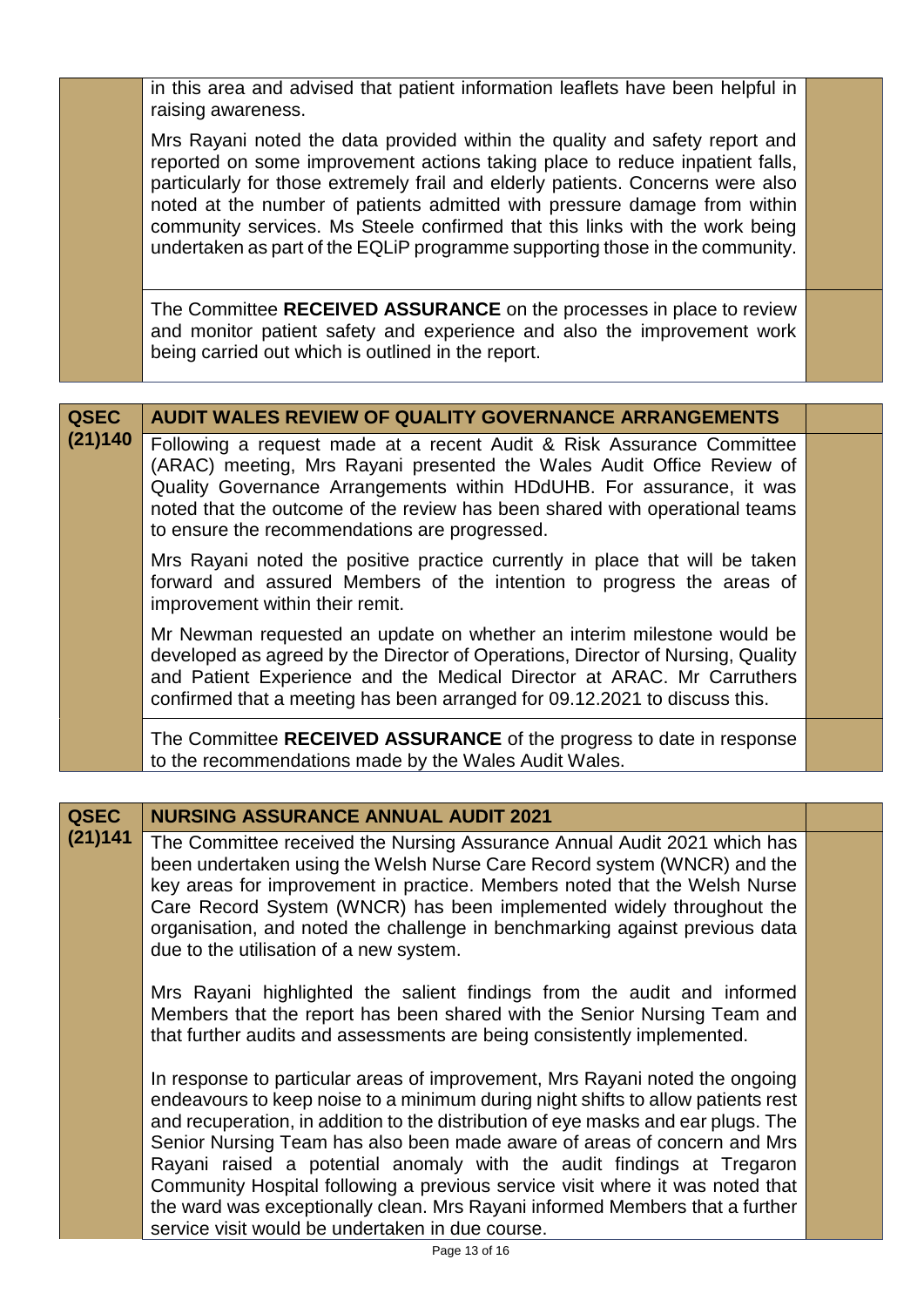| The Committee RECEIVED ASSURANCE by the Nursing Assurance Annual<br>Audit and the actions to address the areas of practice for improvement. |  |
|---------------------------------------------------------------------------------------------------------------------------------------------|--|
|                                                                                                                                             |  |

| QSEC<br>(21)142 | OPERATIONAL QUALITY, SAFETY AND EXPERIENCE SUB COMMITTEE<br>(OQSESC) UPDATE REPORT AND TERMS OF REFERENCE                                                       |  |
|-----------------|-----------------------------------------------------------------------------------------------------------------------------------------------------------------|--|
|                 | The Committee received the OQSESC Update Report together with the revised<br>OQSESC Terms of Reference (ToR) for approval.                                      |  |
|                 | Ms Hardisty congratulated Ms Passey on the successful chairing of the meeting<br>which had been focused and clear in setting out future reporting requirements. |  |
|                 | The Committee NOTED the content of the OQSESC Update Report and<br>APPROVED the revised OQSESC Terms of Reference.                                              |  |

| <b>QSEC</b> | LISTENING AND LEARNING SUB-COMMITTEE UPDATE REPORT AND<br>(21)143 TERMS OF REFERENCE FOR QSEC APPROVAL                                         |  |
|-------------|------------------------------------------------------------------------------------------------------------------------------------------------|--|
|             | The Listening and Learning Sub-Committee Update Report and Terms of<br>Reference for QSEC approval has been deferred to the next QSEC meeting. |  |

| <b>QSEC</b> | <b>STRATEGIC SAFEGUARDING WORKING GROUP UPDATE REPORT</b>                                                                                                                                                                                                                                                                                                                                                                                                                                             |  |
|-------------|-------------------------------------------------------------------------------------------------------------------------------------------------------------------------------------------------------------------------------------------------------------------------------------------------------------------------------------------------------------------------------------------------------------------------------------------------------------------------------------------------------|--|
| (21)144     | The Committee received the Strategic Safeguarding Working Group (SSWG)<br>Update Report.                                                                                                                                                                                                                                                                                                                                                                                                              |  |
|             | Mrs Hardisty queried whether the 22 incidents of non-compliance with child<br>safeguarding procedures involving Health Board services is exceptional. Ms<br>Passey responded that this is the first time an audit of this information had been<br>requested as part of the Strategic Safeguarding Working Group. Ms Passey<br>assured Members of the changes within service to address this such as<br>incorporating safeguarding procedures as part of the Emergency Departments<br>handover briefs. |  |
|             | Discussion took place around the launch of a national review of Social Services<br>in the aftermath of a tragic event involving the murder of a child in England<br>during the pandemic. Ms Passey noted the challenges faced within the<br>Safeguarding Service in terms of the sheer volume of referrals and the<br>complexities of cases being received.                                                                                                                                           |  |
|             | Mrs Rayani echoed the significant rise in safeguarding activity since the COVID-<br>19 pandemic and the significance of ensuring that operational staff receive<br>adequate support and appropriate supervision.                                                                                                                                                                                                                                                                                      |  |
|             | The Committee <b>NOTED</b> the update provided from the Strategic Safeguarding<br>Working Group.                                                                                                                                                                                                                                                                                                                                                                                                      |  |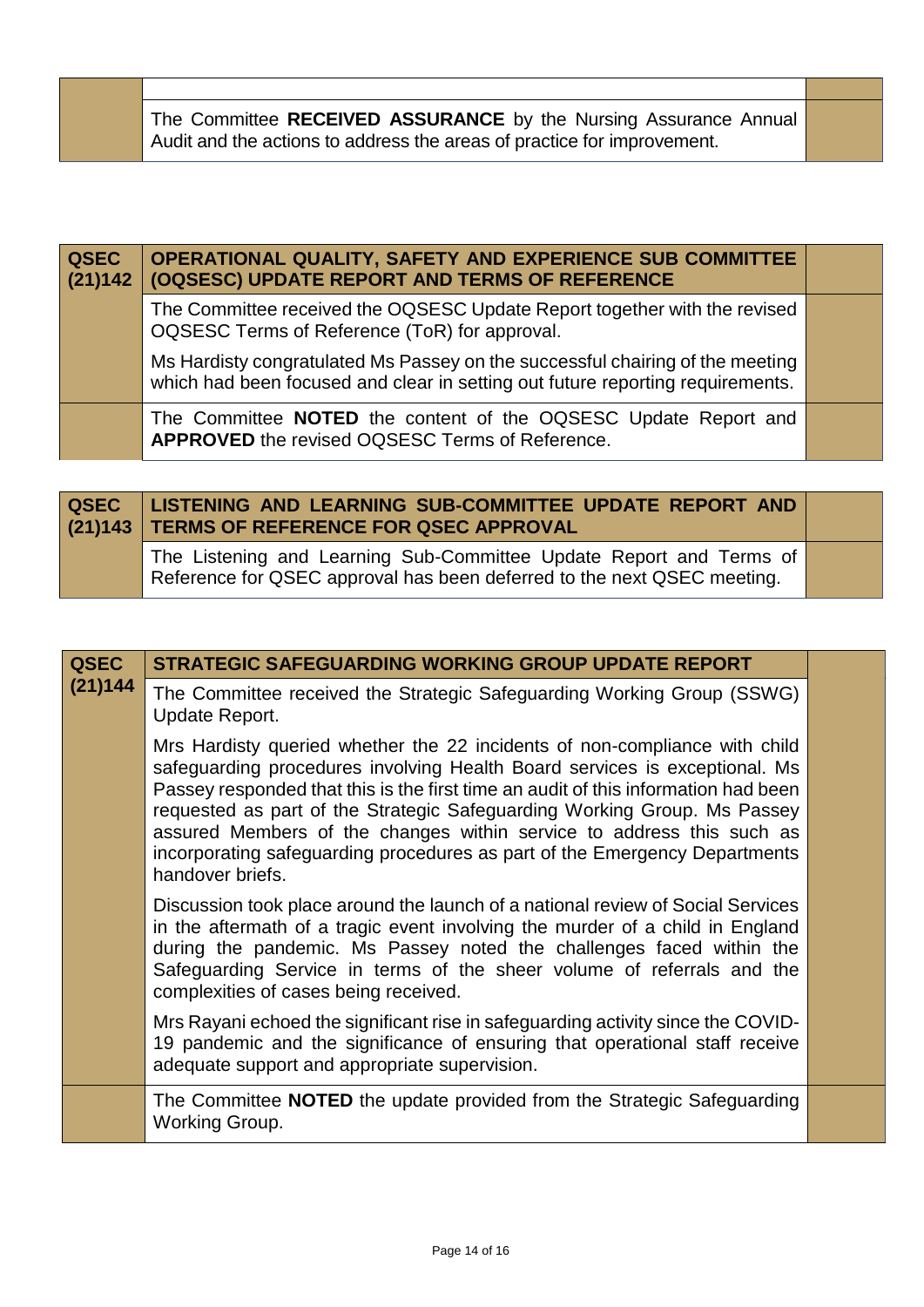| <b>QSEC</b><br>(21)145 | INFECTION PREVENTION STRATEGIC STEERING GROUP (IPSSG)<br><b>UPDATE REPORT</b>                                                                                                                                                                                                                                                                                                                                                                                        |  |
|------------------------|----------------------------------------------------------------------------------------------------------------------------------------------------------------------------------------------------------------------------------------------------------------------------------------------------------------------------------------------------------------------------------------------------------------------------------------------------------------------|--|
|                        | The Committee received the IPSSG update report. Ms Jenkins informed<br>Members of the eleven outbreaks of COVID-19 during the third wave of the<br>pandemic. Members were assured of the good practice in place in terms of<br>collaborative working between services such as the Outbreak Control meetings<br>and the ongoing working partnership with Estates colleagues which has been<br>fundamental in reducing the timeframes of outbreaks on inpatient wards. |  |
|                        | Ms Jenkins informed Members of an increase in E-coli blood stream infection<br>and Clostridium Difficile (C.difficile) and advised that an All Wales C.Difficile<br>forum has been developed with associated sub groups which will focus on<br>review, diagnosis, epidemiology, diagnosis, root cause analysis, prevention and<br>any effects due to COVID-19.                                                                                                       |  |
|                        | Ms Jenkins also informed Members of the Environmental Group that is being<br>established by Mr Simon Chiffi, HDdUHB's Head of Operations, which will<br>progress the transition to the Synbiotix audit system within cleaning services<br>and also explore equipment options on Respiratory wards such as the potential<br>use of air purifiers.                                                                                                                     |  |
|                        | The Committee <b>NOTED</b> the update provided from the Infection Prevention<br><b>Strategic Steering Group</b>                                                                                                                                                                                                                                                                                                                                                      |  |

| <b>QSEC</b> | UPDATE OF PLANNING OBJECTIVES (POS) ALIGNED TO QSEC                                                                                                                                                                                                                                       |  |
|-------------|-------------------------------------------------------------------------------------------------------------------------------------------------------------------------------------------------------------------------------------------------------------------------------------------|--|
| (21)146     | The Committee received an update on the POs aligned to QSEC.                                                                                                                                                                                                                              |  |
|             | Members noted the challenges faced in terms of communication within PO 1E<br>which is linked to workforce pressures and recruitment, however Ms Rayani<br>advised that 400 Ear, Nose & Throat (ENT) patients would be contacted this<br>week, to be followed by 500 Orthopaedic patients. |  |
|             | Mrs Rayani informed Members that the Health Board's Executive Team will be<br>undertaking planning discussions regarding written communication barriers and<br>resources for communication for patients with a visual impairment.                                                         |  |
|             | Mr Newman enquired as to how the process for communication interacts with<br>the waiting list verification system. Mr Carruthers assured Mr Newman that<br>there are mechanisms in place to ensure no duplicate correspondence for<br>patients.                                           |  |
|             | The Committee RECEIVED ASSURANCE from the update provided on PO's<br>aligned to QSEC.                                                                                                                                                                                                     |  |

| QSEC    | <b>HEALTHCARE INSPECTORATE WALES (HIW) WINTER UPDATE</b> |  |
|---------|----------------------------------------------------------|--|
| (21)147 | The Committee received the HIW Winter Update.            |  |
|         |                                                          |  |

| QSEC | <b>WHSCC QUALITY REPORT</b>                              |  |
|------|----------------------------------------------------------|--|
|      | (21)148 The Committee received the WHSCC Quality Report. |  |